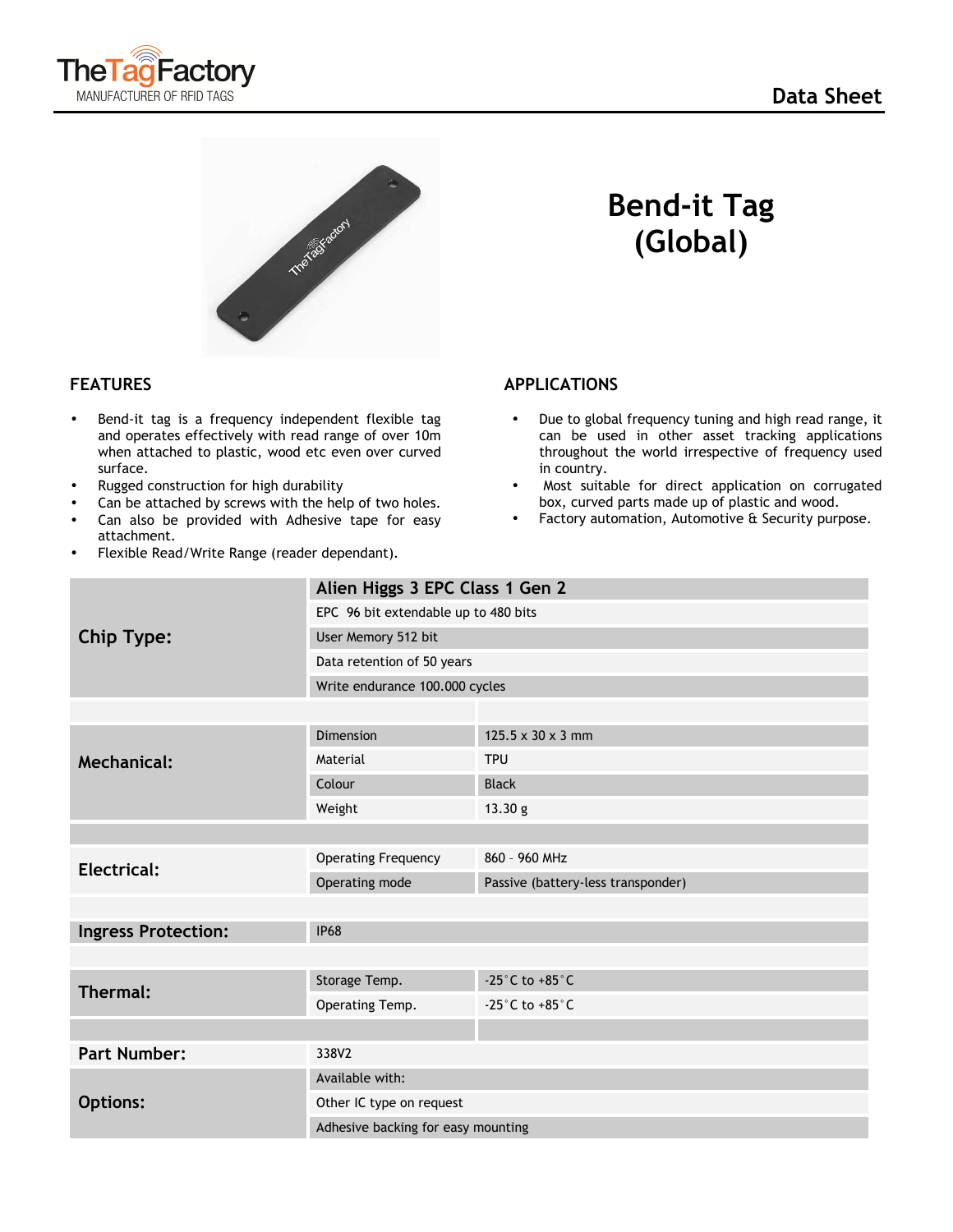

## **Tag Placement**

- 4 Bend-it tag is polarized parallel to line joining the two holes.
- $\frac{1}{2}$ Ensure that there is no hindrance between the tag and the reader antenna.
- ₩. Reader antenna should be parallel to the tag length as shown in below figure:



- Tag can be attached either through screw M4 / Rivets / Adhesive tape. ٠į.
- $\ddot{\phantom{a}}$ Tag is Flexible (as shown in figure) and can be easily attached over curved surface.